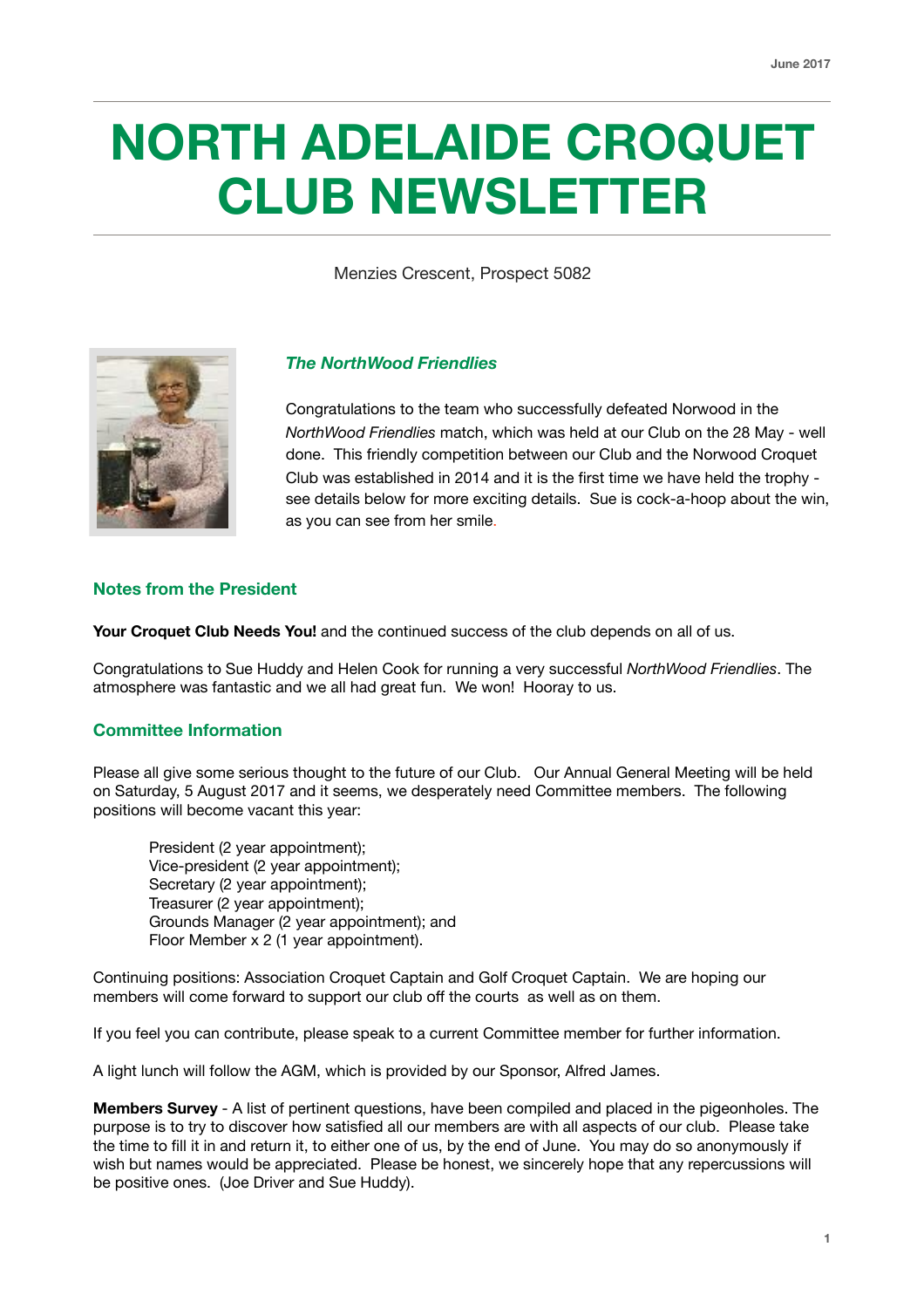# **Association Croquet News: notes from Kay Seeary, Association Croquet Captain**

All enjoying these balmy Autumn/Winter days, but not a lot of activity on the competition front. Division 2 and 3 are still competing in Saturday Premierships, with only a few more matches to played for this year. Presentation will be at SACA in December.

Good to see Alf Schantl is back and walking well again after another hip replacement (his third). Jenny Mitchell is recovering from a nasty lump on her ankle was removed. Lots of members are taking the opportunity to go for their holidays at this time of the year. namely, Iain and Carolyne, Kevin and Sue, Janet and her Canadian friend.

It was good for our Club to have a great win in our Annual Competition against Norwood recently. This competition is called the *Northwood Friendlies*, which was instigated three years ago by Sue Huddy (congratulations Sue). It has been a good social and competitive exchange with the Norwood club winning the last two, but North Adelaide were successful this time, and now have our name on the silver cup.

Please all look out for the entry forms for the North Adelaide Games to be played in October and November. We will need as many entries from Club members as possible. Lets make this year a good one!

Good fellowship and good croquet to all.

# **Golf Croquet News: notes from Lynne Hughes, Golf Croquet Captain**

We had a resounding win against Victor Harbour on Saturday, 10 June (score was 5 games to 1). Congratulations to the team, it was a great effort.

Congratulation to Norma and Sue for winning the GC Doubles Individual 6+ at Hutt Road from 13-15 June. I understand that it went down to the last hoop - well done!

#### **Notes from the Groundsman**

The last garage sale was held on Saturday, 3 June and thank you to all the members who helped out on the day. A reminder to members to bring along any odds and ends for the trading table, goods not purchased will be sold at the next garage sale. Joe has organised for a non-profit organisation to collect excess books not sold at our garage sales.

#### **Notes from the Bar Member**

The bar work party was conducted on the 12 June and was very successful - well done Dan. The award winning *Cape Thomas Sauvignon Blanc* (aroma: guava, fresh mown hay and passionfruit) is now available to drink from the bar, this is a very nice drop and recently won a gold medal in Melbourne Wine Show. Winter warmers: Guinness Draught; Kilkenny; Black Douglas Whisky & Cola; and Holsten's (alcohol free beer) are also available.

Coffee is once again available from the bar, as a new pod machine has been purchased. This alleviates the issue of having to wander down to the kitchen to heat up the jug, however at a cost of \$1.00 per cup. If you have a Woolworths coffee machine, speak to Dan as he has some pods to get rid off - first in, first served.

The last Winedown held on Friday, 16 June was very successful, with 26 members and friends participating. Thanks to Lynne and Kath for organising dinner, which was scrumptious; and Tamara for organising the raffle - well done to those people who purchased a raffle ticket and those who won a prize.

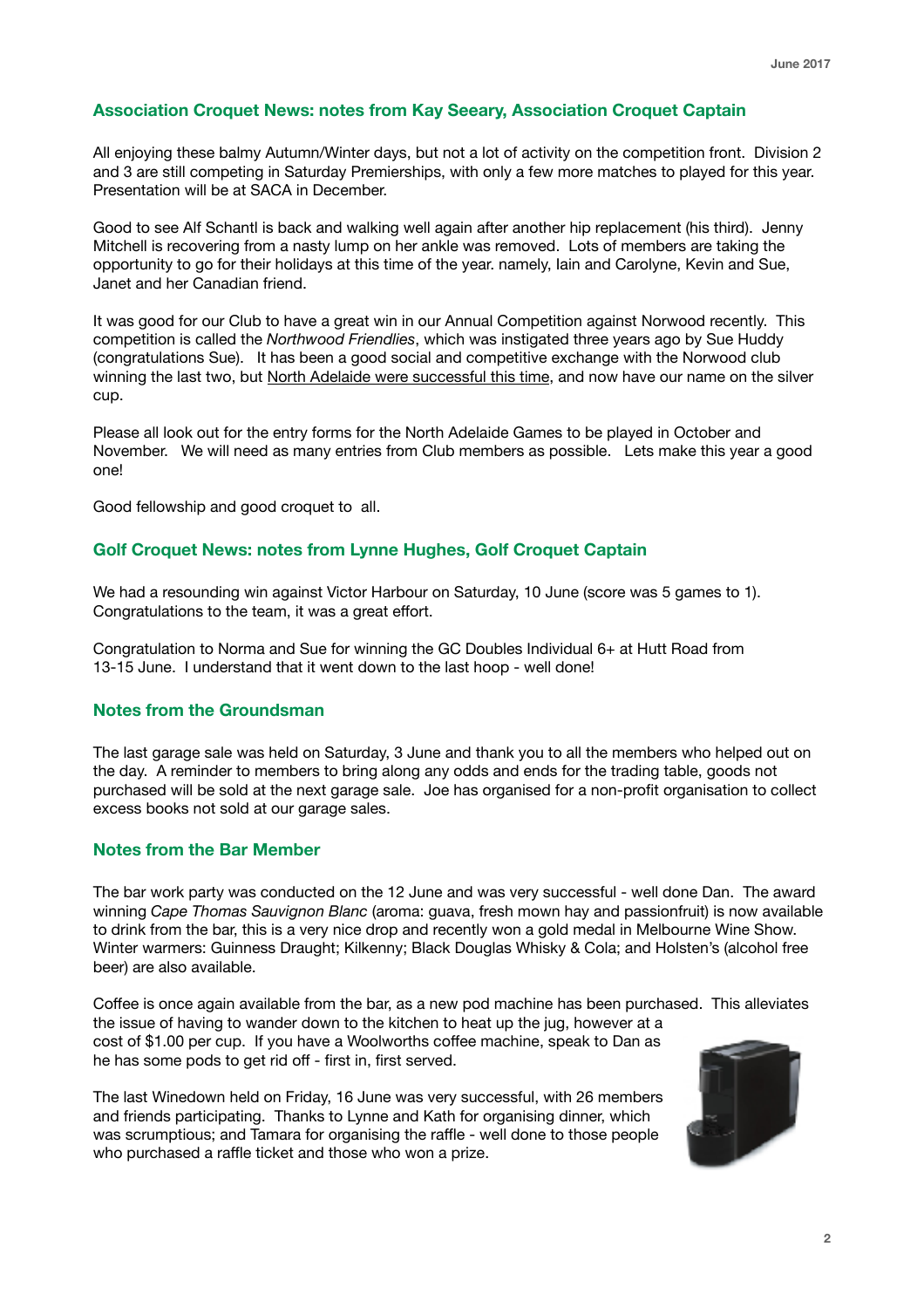# **It's all about the Game**

**The** *NorthWood Friendlies*, Sunday 28 May 2017 - This friendly competition between Norwood and our club was first played in 2015 on our courts. On that occasion, Norwood won 16 games to our 8 and they

took the lovely silver cup and accompanying record book home with them. In 2016 Norwood was the host and 16 of our members headed over to try to bring the cup home. Unfortunately Norwood were successful again, winning 14 games to our 10, and we came home empty handed. 2017 and it was our turn to host again, and when I saw the handicap listing for the Norwood players, my hopes plummeted, but, dear members, we did it. We won the coveted cup, winning 13 of our games to Norwood's 11. Please gaze lovingly at the cup and handle it with care to keep it shiny. Those who took part: read your names, which are written in the record book, a testament forever to our first winning team. Those who didn't take part, make sure to get involved next year. It will be the last Sunday



in May and 16 of us will go to Norwood with fire in our bellies in the hope of bringing the cup back again.

These days are extremely enjoyable, with each member taking part becoming part of a team of four who play 3 doubles games together. Two games before lunch and one afterwards. Lunch, of soup and sandwiches, is provided by the host club, for a small cost per head. Wine is self-serve at a very reasonable cost, and the day finishes with a slap-up afternoon tea of sweet delights. I thank everyone who was involved this year, you all helped make it a brilliant day. Janet for doing all the shopping and setting up the rooms so appealingly. Kay M., Joan C., and Judith T. who took care of all the catering and kitchen duties - what a fine lunch. Kay M. was our scorer. Those who set up the courts, helped with the cleaning up; those who very generously donated soups and sweets; and of course, all who took part in the games and played so well. We could not have done it without a single one of you. (Sue Huddy)

**Golf Croquet 6+ Doubles Tournament** - Norma and Sue played in this three day tournament at Hutt Road this week and they are very pleased to say won the event. Kay McTavish-Cooke and Russell Stringer (newcomer to croquet) also competed and did extremely well.

**Golf Croquet Country Week Doubles** - Sue and Norma also participated in the Country Week Doubles last month, where they were paired with country partners – Sue and her partner from Aldinga club won the event and Norma and her partner, also from Aldinga were third -well done.

**GC Club Champion Ladder Challenge** - a reminder that this challenge finishes one week before the Club AGM. Get on the ladder now.

**Sunday Singles** - please see the flyer on the GC notice board and sign up for any or all of the following Sundays - June 4 and 18, July 2, 16 and 30. This is for club members, who want a chance to improve their singles play, for competitions, eg the Spring Pennants. Maximum 16, minimum 4 players. From 1 to 3 pm - for 2 games v different opponents. Followed by bar time and croquet discussions. We will focus on strategies, rules, court etiquette and confidence in filling out HC cards. If you want any further information please talk to Sue Huddy.

**Introduction to Gateball** - an experienced interstate Gateball player provided an introductory training/ strategy session at our Club on Sunday 11 June - well done Trevor for participating.

*Notice Board - there are lots of flyers on the notice board if you are interested in playing in competitions or social games.*



#### **Social Events in the Club**

#### **Up and Coming Events**

*Social Lunch* - the next lunch will be at the Windmill Hotel on Tuesday, 4 July at 12 pm. Lynne is the point of contact, so put your name down on the list and enjoy the company of club members.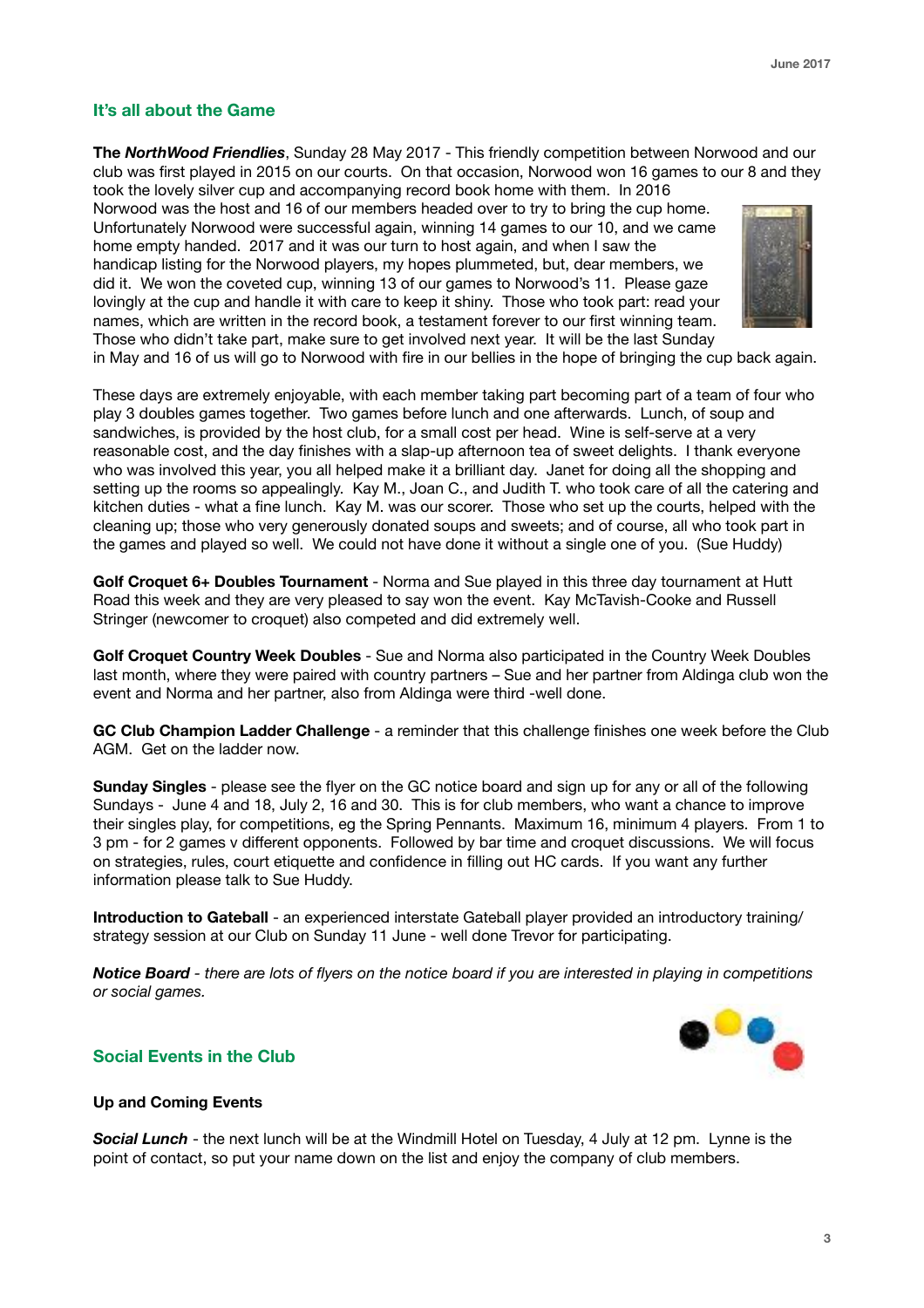*Sausage Sizzle* - the next sausage sizzle will be held on Saturday, 24 June, so put your name on the list if you would like to attend.

*Musical Entertainment Afternoon* - come along for an enjoyable afternoon on Sunday, 17 September commencing at 1 pm.

#### *Other Events*



*Mah Jong* - The *North Winds Mah Jong Group* plays Mah Jong on Friday evenings from 7-10 pm on a fortnightly basis. For further information, go to their website at [https://](https://northwindmahjong.wordpress.com/about/) [northwindmahjong.wordpress.com/about/.](https://northwindmahjong.wordpress.com/about/)



**Scrabble** - interested in playing scrabble? The scrabble group plays on Saturday afternoons, commencing at 1 pm.



*Prospect Oval* (home games) - Roosters vs South Adelaide on Saturday 1 July; and Roosters vs Norwood, 15 July; Rosters vs Eagles on Saturday 22 July; Roosters vs Adelaide on 12 August; and Rosters vs Port Adelaide on 26 August. A reminder to place a parking slip on your dashboard if you are playing on these days.

#### **Websites of Interest**

**NACC Website** - Alf has been updating our web page - go to<http://www.nacc-inc.club/index.html>. If you have any details to add, send these to Janet Willshire.

**Croquet SA, Hoop Points Newsletter**, June 2017 - [http://www.croquetsa.com.au/wp-content/uploads/](http://www.croquetsa.com.au/wp-content/uploads/2012/11/Hoop-Points-June-2017-11.pdf) [2012/11/Hoop-Points-June-2017-11.pdf](http://www.croquetsa.com.au/wp-content/uploads/2012/11/Hoop-Points-June-2017-11.pdf)

**Dates of Importance** - Save the Date

| 07/07/2017   | <b>AC Singles</b>                                            |
|--------------|--------------------------------------------------------------|
| 04/08/2017   | <b>AC Singles</b>                                            |
| 05/08/2017   | <b>Annual General Meeting</b>                                |
| 17/09/2017   | Musical Entertainment Afternoon                              |
| 06/10/2017 - | North Adelaide Games                                         |
| 27/10/2017   | GC Swiss (Friday 6, 13, 20, 27/10/2017)                      |
|              | AC Swiss (Friday 3, 10, 17, 24/11/ 2017)                     |
|              | GC Invitation Singles (Saturday, 4/11 & Sunday, 5/11/2017)   |
|              | AC Invitation Singles (Saturday, 25/11 & Sunday, 26/11/2017) |
| 02/12/2017   | Christmas Lunch (to be confirmed)                            |
| 23/12/2017   | Last official day of play.                                   |

# **Newsletters**

A reminder that this Newsletter is a collaborate effort from members of the club. If you have something to add, please email it to Tamara or place any articles for inclusion in her pigeon hole. Sue and Norma have been updating the Club's contact list and are collecting member's email addresses. If you have not received your newsletter electronically and you have an email address, please update your details or send you details to [tamara.rebbeck@bigpond.com](mailto:tamara.rebbeck@bigpond.com). A small number of copies will be printed off in hardcopy for those members who do not have an email address. Note, a copy will also be uploaded to our web page.